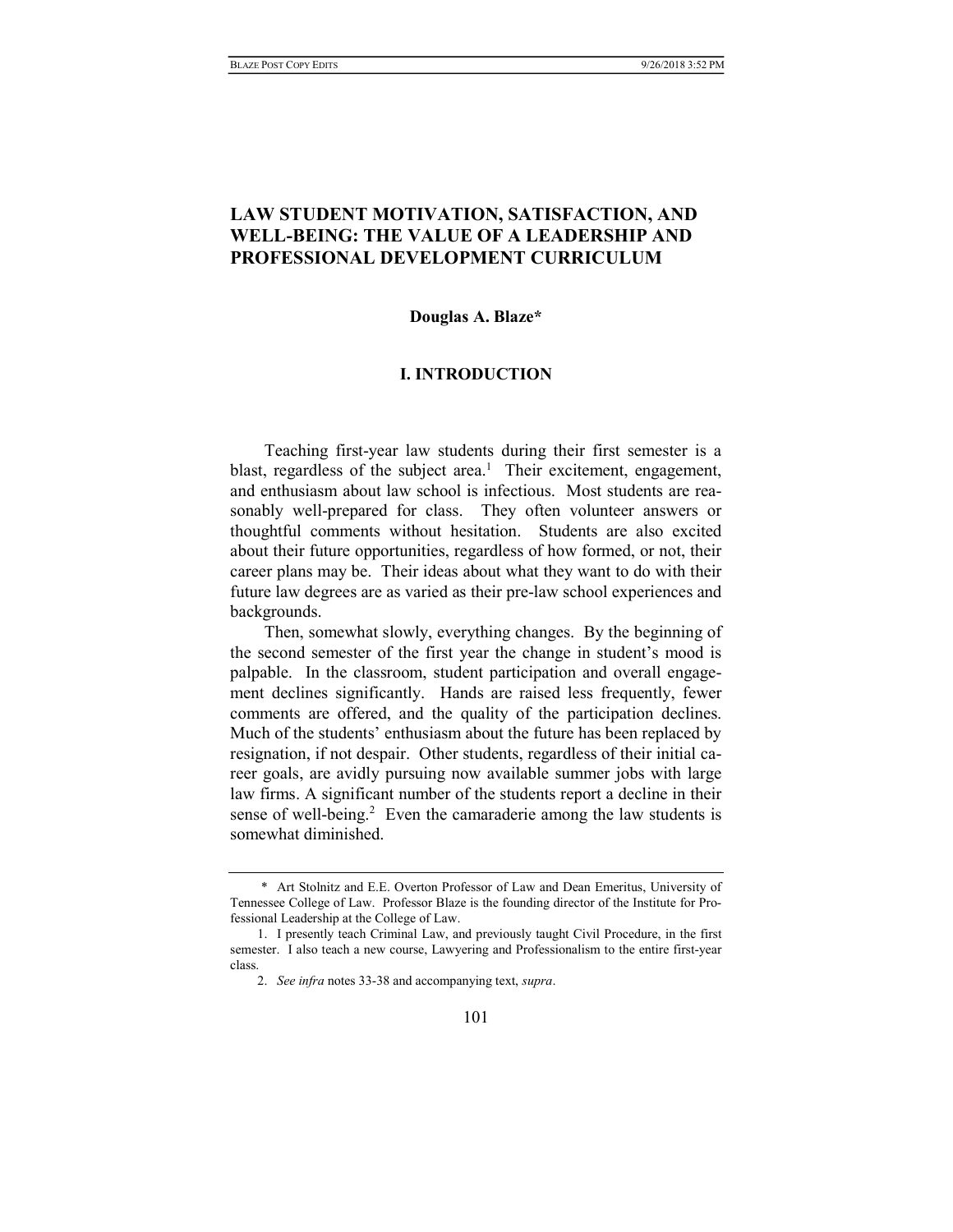What happens? Simply stated, the wide-open, exciting world of law school and career possibilities has contracted. Student perspectives have narrowed to an almost exclusive attention on exam results, grades, and job interview prospects. A large number of students have forgotten their own unique reasons for coming to law school or, at least, feel less connected to that original sense of purpose. As a result, student enthusiasm for the process of learning the law and how to use the law fades.

Why? Students feel less in control of their present circumstances or their future prospects. Their sense of purpose – why they are in law school – can become a distant memory at best. The broad range of career ideas narrows to the brass ring, available to only a few, of a position in a large law firm. In other words, intrinsic motivations are replaced by externally driven values and goals. Perspectives narrow to focus more heavily on external rewards and recognition.

This essay examines one set of theoretical underpinnings of this phenomenon. The article then discusses the potential of leadership and professional developments courses to significantly mitigate the negative impacts of the traditional structure of legal education.

## II. LAW STUDENT MOTIVATION AND WELL BEING

#### A. SELF-DETERMINATION THEORY

## 1. Overview

Professors Edward Deci and Richard Ryan, of the University of Rochester, are the primary architects of the self-determination theory of optimal motivation and human thriving.<sup>3</sup> Self-determination theory (SDT) is founded on the assumption that all individuals have ", natural, innate, and constructive tendencies to develop an ever more elaborated and unified sense of self."<sup>4</sup> SDT further posits that there are identifiable social-contextual factors that support, and thwart, this human tendency.<sup>5</sup>

Specifically, SDT starts with the premise that an individual engages in activities because the individual finds those activities interesting and enjoyable. Intrinsically motivated behaviors derive from the

<sup>3</sup>. See generally HANDBOOK OF SELF-DETERMINATION RESEARCH (Edward L. Deci & Richard M. Ryan eds., 2002) [hereinafter HANDBOOK OF SELF-DETERMINATION RESEARCH].

 <sup>4.</sup> Id. at 5.

 <sup>5.</sup> Id.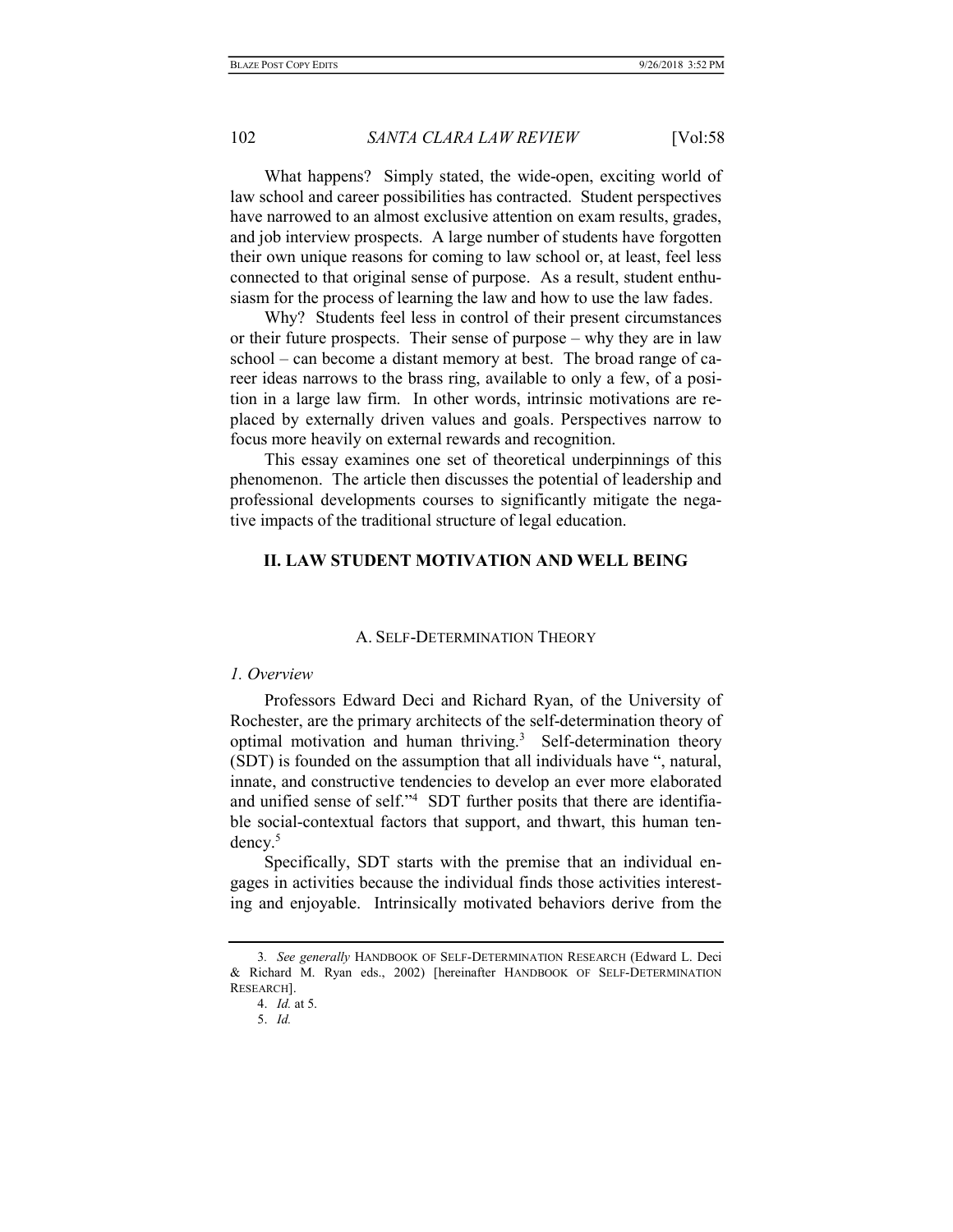inherent satisfaction of those behaviors. When intrinsically motivated, people willingly engage in activities sustained by the experience of interest and satisfaction.<sup>6</sup> Extrinsic motivators, in contrast, are focused toward external outcomes that are separable from the activity itself, i.e. the activity is viewed as a means to an end and not as an end in itself. Rewards, punishments, compensation, and positive recognition are classic examples of extrinsic motivators.<sup>7</sup>

The SDT-related research over the past forty years has focused, in part, on the environmental and personality factors that are positive and negative influences on motivation. The research findings demonstrate that "controlling or coercive authorities and environmental contexts" negatively impact intrinsic motivation.<sup>8</sup> Extrinsic motivators—such as performance pressure, rewards and enticements, and recognition— "may produce positive performance to some extent" but in the long run "tend to work against persistence, enjoyment, creativity, and integration."<sup>9</sup> In short, satisfaction, enjoyment, and fulfillment are generally dependent on intrinsic, not extrinsic, motivators.

#### 2. Fundamental Psychological Needs

In SDT, the concept of basic or fundamental psychological needs is critical in explaining and understanding the positive versus negative effects of environmental and social context on motivation. The theory posits three needs that provide a basis for categorizing aspects of the social environment as "supportive or antagonistic to integrated and vital human functioning."<sup>10</sup> The three needs are the need for competence, the need for autonomy, and the need for relatedness. Under the theory these three needs are fundamental and universal because they represent innate requirements rather than acquired motives. In application, even if an individual is "not explicitly conscious of needs as goal objects, the healthy human psyche ongoingly strives for these nutriments and, when possible, gravitates toward situations that provide them." $11$ 

The need for competence refers to a desire to experience opportu-

 <sup>6.</sup> Id. at 10; see also Kennon M. Sheldon & Lawrence S. Krieger, Does Legal Education Have Undermining Effects on Law Students? Evaluating Changes in Motivation, Values, and Well-Being, 22 BEHAV. SCI. L. 261, 263 (2004) [hereinafter Does Legal Education Have Undermining Effects on Law Students?].

 <sup>7.</sup> Does Legal Education Have Undermining Effects on Law Students?, supra note 6, at 263-64.

 <sup>8.</sup> Id.

 <sup>9.</sup> Id.

 <sup>10.</sup> HANDBOOK OF SELF-DETERMINATION RESEARCH, supra note 3, at 6.

 <sup>11.</sup> Id. at 7.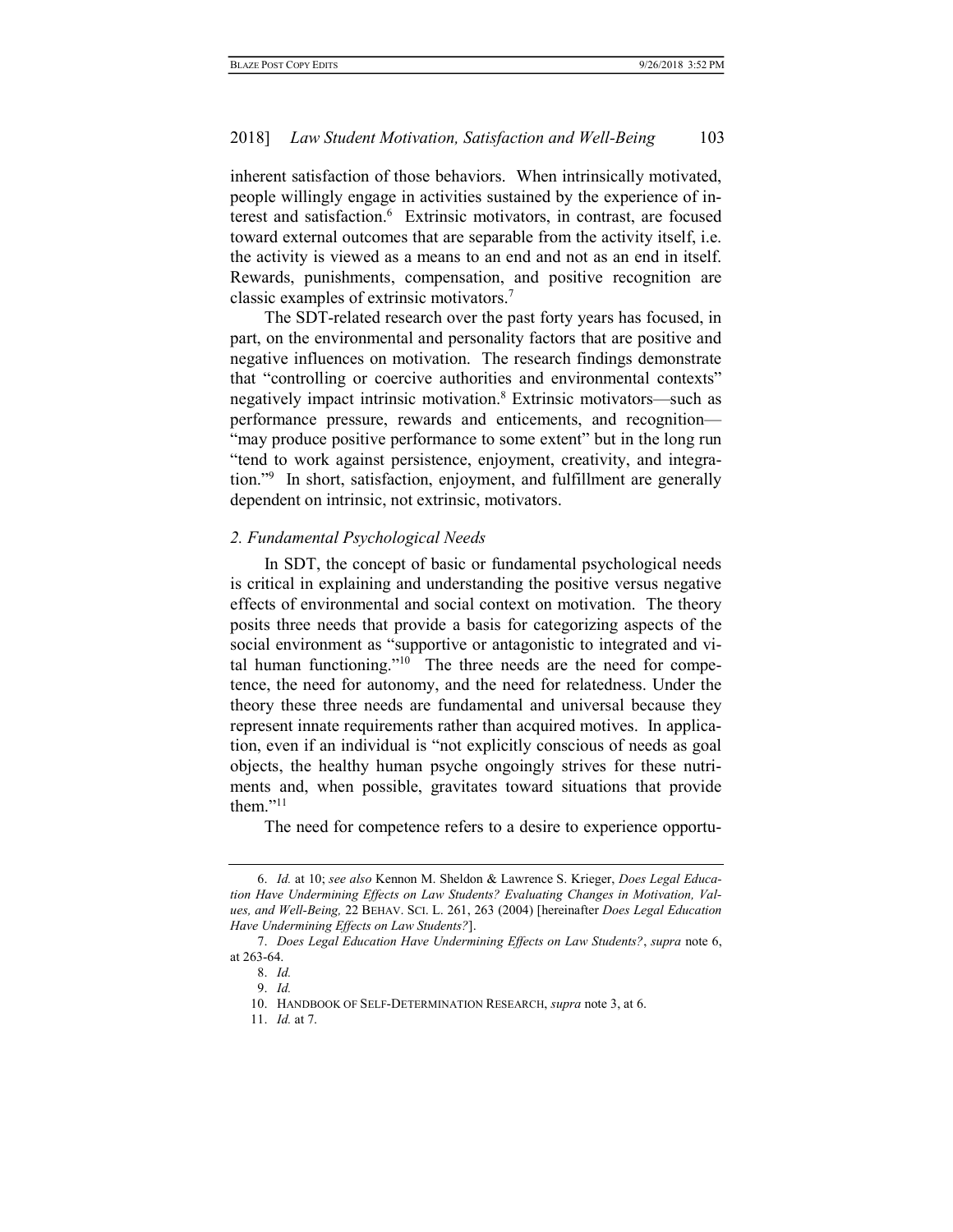nities to demonstrate and express effective capabilities. "In other words, people need to feel they are good at what they do or at least can become good at it."12 But competence is not an attained skill or capability—instead, competence is a felt sense of effectiveness and confidence in action.<sup>13</sup>

Autonomy implicates an individual's need to act based on their own interest and values. "When autonomous, individuals experience their behavior as an expression of the self, such that, even when actions are influenced by outside sources, the actors concur with influences, feeling both initiative and value with regard to them."<sup>14</sup> In other words, people do what they choose because they enjoy or believe in that behavior. The person has control over what they choose to do. Autonomy, however, is not the same as independence. Independence generally means not acting pursuant to external sources or influences. A person can act autonomously in response to external requests or influences provided that the person congruently endorses those requests or influences.<sup>15</sup>

Relatedness refers to the need to feel connected to others. Relatedness implicates caring for others, being cared for by others, and having a sense of belonging to a group or community.<sup>16</sup> Individuals need to feel a sense of relating meaningfully to others. They need to feel accepted and secure in the process. "The need to feel oneself as being in relation to others is thus not concerned with the attainment of a certain outcome (e.g., sex) or a formal status (e.g., becoming a spouse, or a group member), but instead concerns the psychological sense of wellbeing with others in a secure communion or unity."<sup>17</sup>

Daniel Pink grounds his book, Drive: The Surprising Truth About What Motivates  $Us^{18}$ , on self-determination theory.<sup>19</sup> Pink, however,

<sup>12.</sup> See Kennon M. Sheldon & Lawrence S. Krieger, Understanding the Negative Effects of Legal Education on Law Students: A Longitudinal Test of Self-Determination Theory, PERSONALITY SOC. PSYCHOL. BULL. 883, 885 (2007) [hereinafter Understanding the Negative Effects of Legal Education on Law Students].

 <sup>13.</sup> HANDBOOK OF SELF-DETERMINATION RESEARCH, supra note 3, at 7.

 <sup>14.</sup> Id. at 8.

 <sup>15.</sup> Id.

 <sup>16.</sup> Id. at 7.

 <sup>17.</sup> Id.

 <sup>18.</sup> DANIEL H. PINK, DRIVE: THE SURPRISING TRUTH ABOUT WHAT MOTIVATES US (2009).

 <sup>19.</sup> Id. at 70-74. The idea for this essay, in fact, came from an email exchange I had with Daniel Pink after rereading *Drive*. Daniel Pink is a law graduate (Yale), something not revealed in the brief bio on the book cover. Intrigued by his book, I asked him if he had ever considered how the structure of traditional legal education meshes, or not, with motivation theory. His response prompted not only this essay, but also helped guide me in designing a number of my classes and courses.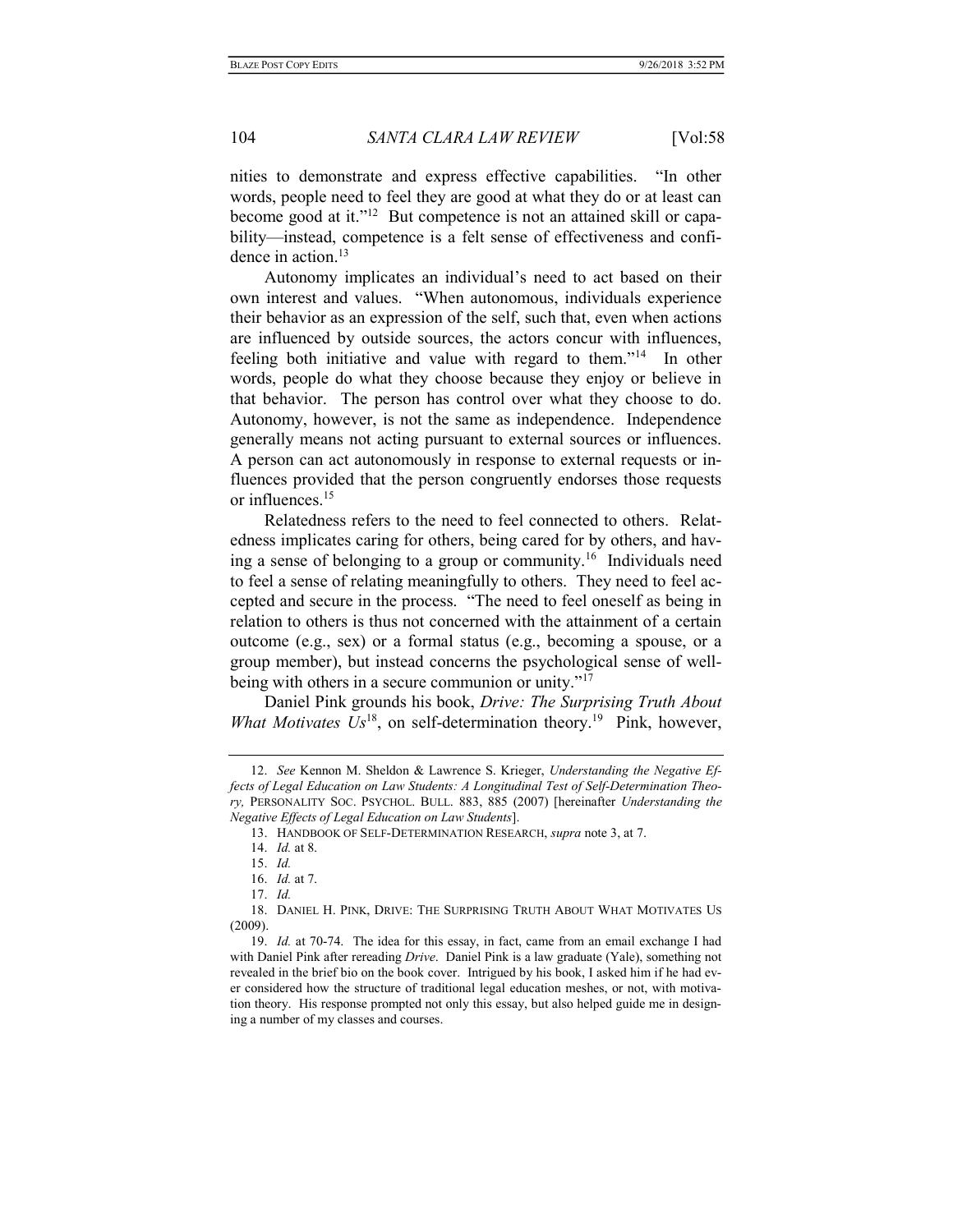makes two modifications to SDT terminology. In exploring the foundation and application of SDT in an organizational context, he retains the label and concept of autonomy. However, he refers to competence as mastery, presumably to capture the reality that competence requires time and commitment to achieve.<sup>20</sup> Pink also recasts relatedness and expands the concept into one of  $\text{purpose},^{21}$  building on research from beyond SDT alone.<sup>22</sup> Relatedness is a component of purpose, particularly in an organizational context. Relatedness and purpose both are grounded on the notion that we are all motivated by a need to relate to something outside ourselves, whether it is another person or a meaningful shared goal. But the concept of purpose goes beyond the need to simply relate to others and achieve a sense of belonging. According to Pink:

[A]utonomy and mastery . . . are essential. But for proper balance we need a third leg – purpose, which provides a context for it two mates. Autonomous people working toward mastery perform at very high levels. But those who do so in the service of some higher objective can achieve even more. The most deeply motivated people—not to mention those who are most productive and satisfied—hitch their desires to a cause larger than themselves.<sup>23</sup>

Use of Pink's triad of autonomy, mastery and purpose, is particularly applicable and useful in the law school and legal practice contexts. Law students and lawyers spend the early part of their careers, if not their whole careers, developing and honing the needed skills, expertise, and judgment to achieve a sense of mastery. With regard to purpose, lawyers serve others. Law is a service profession. Most law students enter law school with a sense of purpose to increase their capacity to assist others, solve problems, and make a difference. The concept of autonomy—individual choice and control over one's life directly applies to an educational experience and work life rife with external influences like client demands, grades, supervising attorneys, deadlines, and workload.

Regardless of the labels used, or the breadth of the relatedness/purpose need, research has shown that fulfillment of the needs leads to a host of positive outcomes. Influences and environments that

<sup>20.</sup> Id. at 109-30. The concept of mastery seems particularly applicable to law students and lawyers, as true competence for a lawyer takes considerable time to develop.

 <sup>21.</sup> Id. at 131-46.

<sup>22.</sup> See id. at 228 nn.3-5; Daniel Pink also explained the modification in an email dated February 20, 2018 (on file with the author).

 <sup>23.</sup> Id. at 133.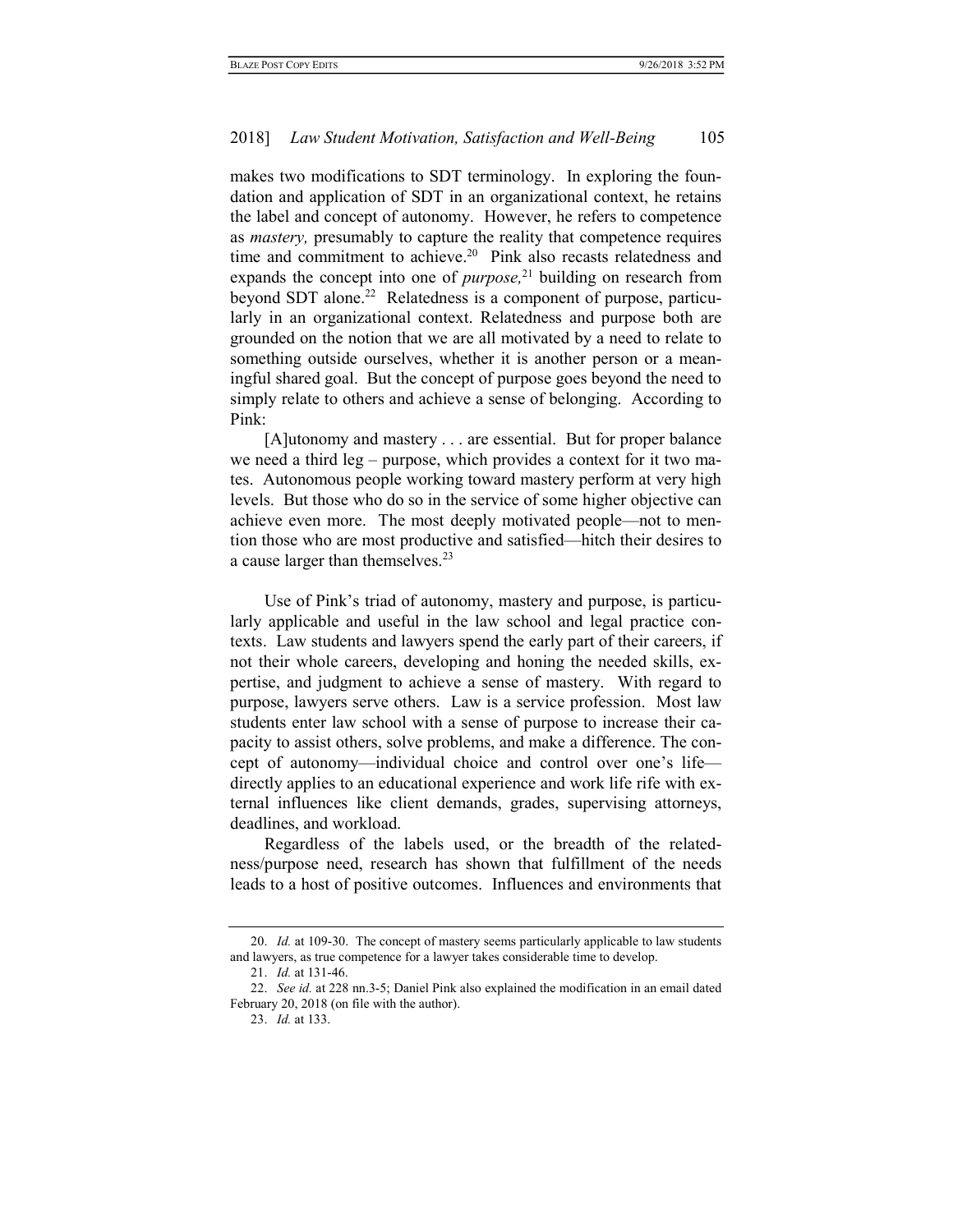thwart fulfillment of these essential needs "diminishes the individual's motivation, growth, integrity, and well-being."<sup>24</sup> A number of studies have demonstrated a "clear empirical link" between satisfaction of the three fundamental needs and well-being, both subjective and eudaimonic.<sup>25</sup> According to the research, "general satisfaction of each basic need contributed to general well-being and . . . daily satisfaction of each basic need explained daily fluctuations in well-being."<sup>26</sup>

## 3. SDT and Law Students: The Work of Professors Sheldon & Krieger

Professors Kennon Sheldon<sup>27</sup> and Lawrence Krieger<sup>28</sup> engaged in two ground-breaking, SDT theory-guided studies of changes in law student well-being. The studies employed longitudinal designs to reliably investigate hypothesized changes during law school in student motivations, values, need satisfaction, and emotional health.<sup>29</sup> The first study, published in 2004, evaluated changes in subjective well-being, motivation, and values experienced by law students during their time in law school.<sup>30</sup> The second study, published in 2007, examined changes in well-being, but also investigated the mechanisms by which the law school experience generated the negative effects on students.<sup>31</sup>

Both studies employed the concept of "subjective well-being" ("SWB"), as used in other research related to SDT, to measure happiness. While agreement on a uniform meaning of happiness is likely impossible, as Sheldon and Krieger note, there is general agreement that "that happiness is the prime human motivator, and certainly lawyers go to work and students go to law school in order to further some goal related to experiencing happiness."<sup>32</sup> For the study, SWB focused

26. Id.

<sup>24.</sup> See HANDBOOK OF SELF-DETERMINATION RESEARCH, supra note 3, at 9; see also Understanding the Negative Effects of Legal Education on Law Students, supra note 12, at 885.

<sup>25.</sup> HANDBOOK OF SELF-DETERMINATION RESEARCH, supra note 3, at 23. The eudaimonic approach to well-being focuses on meaning and self-realization and defines wellbeing in terms of the degree to which a person is fully functioning.

 <sup>27.</sup> Professor, Dep't of Psychol. Sci., U. of Mo. (Columbia).

 <sup>28.</sup> Clinical Professor of Law, Fla. St. U. Coll. of Law.

 <sup>29.</sup> See Understanding the Negative Effects of Legal Education on Law Students, supra note 12; Does Legal Education Have Undermining Effects on Law Students?, supra note 6.

 <sup>30.</sup> See generally Does Legal Education Have Undermining Effects on Law Students?, supra note 6.

 <sup>31.</sup> See generally Understanding the Negative Effects of Legal Education on Law Students, supra note 12.

 <sup>32.</sup> See Lawrence S. Krieger & Kennon M. Sheldon, What Makes Lawyers Happy? A Data-Driven Prescription to Redefine Professional Success, 83 GEO. WASH. L. REV. 554, 562 (2015) [hereinafter What Makes Lawyers Happy?]. Dr. Martin Seligman, the moving force behind positive psychology and author of AUTHENTIC HAPPINESS (2002), after wres-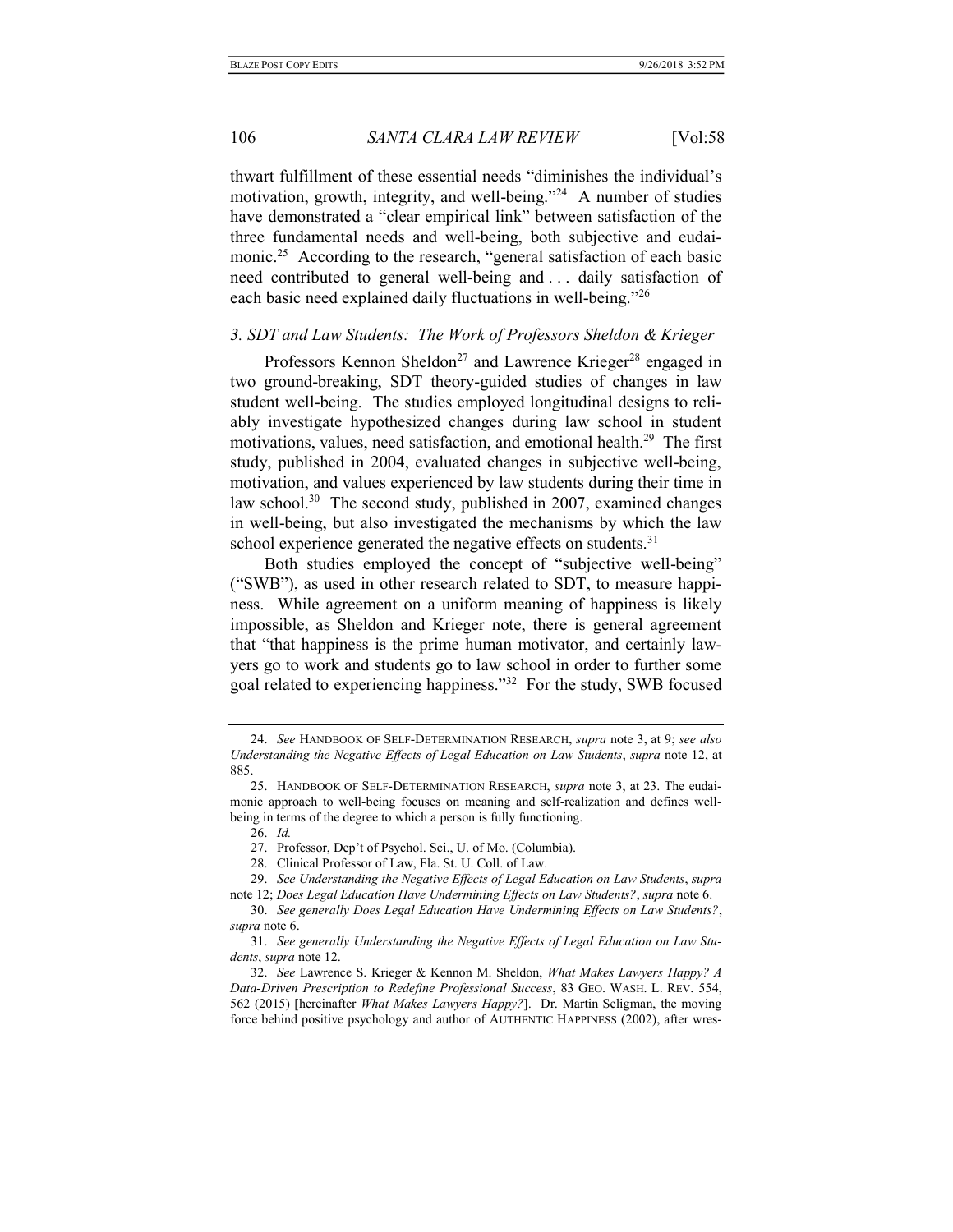on three constructs: positive affect, negative affect, and life satisfaction.<sup>33</sup> Positive and negative affect refer to "happy and unhappy mood states."<sup>34</sup> Life satisfaction refers to cognitive judgments about "one's life as a whole."<sup>35</sup> Specifically, the studies quantified SWB as "the sum of life satisfaction and positive affect, or mood (after subtracting negative affect), utilizing established instruments for each factor."<sup>36</sup>

The first study, which surveyed a cohort of Florida State University law students, documented that the students demonstrated "marked increases in depression, negative mood, and physical symptoms, with corresponding decreases in positive affect and life satisfaction; shifts from helping and community-oriented values to extrinsic, rewardsbased values in the first year."<sup>37</sup> The students also exhibited "similar shifts in motivation for becoming lawyers, from salutary internal purposes (for interest, enjoyment, and meaning) to more superficial and external reasons (such as for financial rewards, recognition, or to impress or please others); and decreases in values of all kinds after the first year, suggesting generalized demoralization or loss of personal purpose."<sup>38</sup>

The second study, which included a second law school, added additional measures to investigate further the mechanisms underlying the negative effects on students—specifically the level of autonomy support the students experienced and the level of satisfaction of the "students' needs for autonomy, competence, and relatedness."<sup>39</sup> Based on the additional measures, the data demonstrated that the negative impacts resulted from decreases in satisfaction of the three fundamental needs.<sup>40</sup> The study also determined that an autonomy-supportive educational environment resulted in greater well-being, more internal motivation, and better academic performance.<sup>41</sup>

The study findings highlight the importance and impact of the ed-

tling with the word and concept of "happiness theory," has adopted the arguably broader concept of "well-being theory" as a replacement. See MARTIN E. P. SELIGMAN, FLOURISH: A VISIONARY NEW UNDERSTANDING OF HAPPINESS AND WELL-BEING 9-16 (2011).

<sup>33</sup>. Does Legal Education Have Undermining Effects on Law Students?, supra note 6, at 267.

 <sup>34.</sup> Id. at 268.

 <sup>35.</sup> Id. at 267-68.

 <sup>36.</sup> What Makes Lawyers Happy?, supra note 32, at 562. For a detailed discussion of the measurement methods, see Does Legal Education Have Undermining Effects on Law Students?, supra note 6, at 268.

 <sup>37.</sup> What Makes Lawyers Happy?, supra note 32, at 566.

 <sup>38.</sup> Id.

 <sup>39.</sup> Id. at 567.

 <sup>40.</sup> See Understanding the Negative Effects of Legal Education on Law Students, supra note 12, at 893.

 <sup>41.</sup> Id.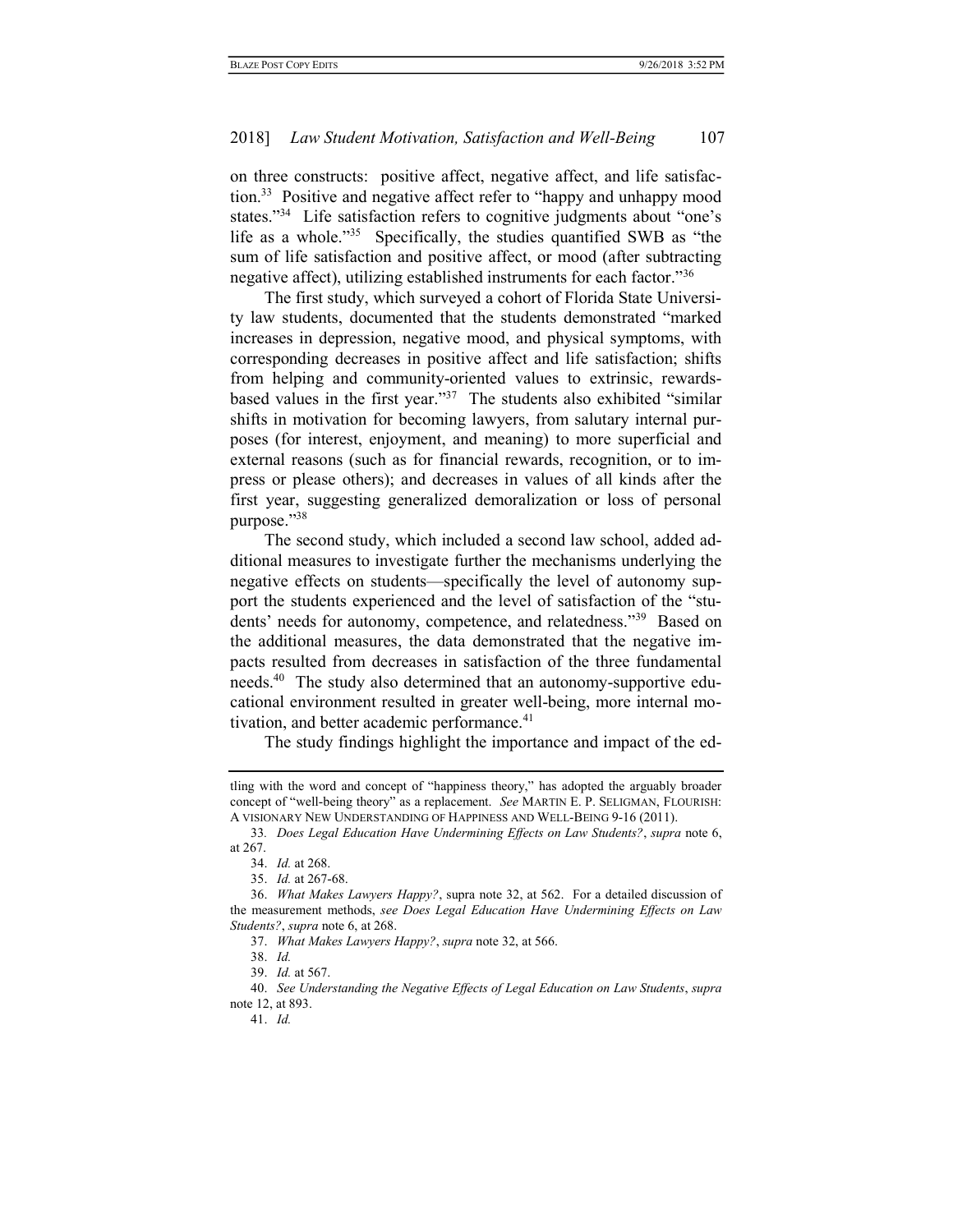ucational environment satisfaction, or not, of a student's need for competence, autonomy, and purpose or relatedness. Specifically, a student perception of the faculty as controlling and non-responsive to their concerns resulted in significantly lower need satisfaction.<sup>42</sup> A student perception, in contrast, that the faculty are more supportive, responsive to student concerns, and provide meaningful rationales for academic requirements resulted in higher motivation and well-being.<sup>43</sup>

Simply stated, the study supports the proposition that a motivating law school environment is one that fosters a student's sense of selfdirection, demonstrates the relevance of the material being learned and the process of learning it, and is supportive of the individual interests and values of the student. The study also concludes that such an environment promotes increased student well-being, engagement, and academic performance.<sup>44</sup>

## III. IMPLICATIONS FOR LEADERSHIP AND PROFESSIONAL DEVELOPMENT CURRICULA

#### A. THE CHALLENGE (AND OPPORTUNITY)

Professors Sheldon and Krieger found, as discussed above, that law students enter law school with energy, enthusiasm, and an aboveaverage sense of well-being.<sup>45</sup> Yet, within the first year of law school, the students experience a significant decline in well-being, and experience or exhibit many of the symptoms of that decline.<sup>46</sup>

The 2014 Survey of Law Student Well-Being, conducted with support from the American Bar Association, underscores the scope of the challenge.<sup>47</sup> Over half of the respondents reported drinking enough to be drunk at least once in the prior thirty days. Forty-three percent self-reported at least one episode of binge drinking in the prior two weeks, with twenty-two percent reporting two or more episodes during the same period. Over fourteen percent of the responding students re-

 <sup>42.</sup> Id.

 <sup>43.</sup> Id. at 894.

 <sup>44.</sup> Id.

<sup>45</sup>. Does Legal Education Have Undermining Effects on Law Students?, supra note 6, at 270.

 <sup>46.</sup> See supra notes 32 and 33.

<sup>47.</sup> See generally Jerome M. Organ, David B. Jaffe & Katherine M. Bender, Suffering in Silence: The Survey of Law Student Well-Being and the Reluctance of Law Students to Seek Help for Substance Abuse and Mental Health Concerns, 66 J. LEGAL EDUC. 116 (2016) [hereinafter Suffering in Silence: The Survey of Law Student Well-Being].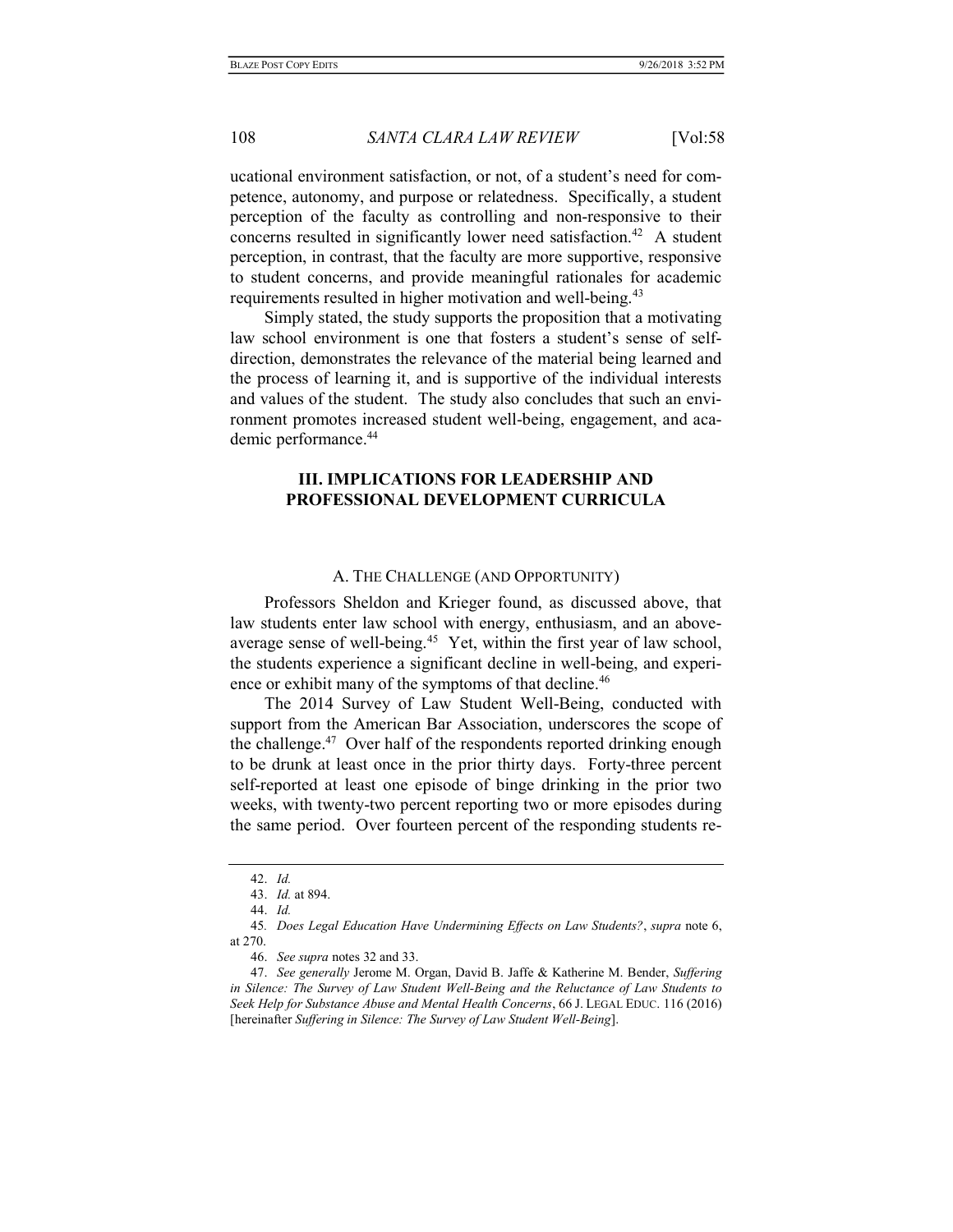ported use of prescription drugs without a supporting prescription in the prior twelve months. Seventeen percent screened positive for depression and twenty-three percent screened positive for mild to moderate anxiety.<sup>48</sup>

Much of the recent attention has focused on providing resources and assistance to students suffering from depression, substance abuse, and mental health difficulties. Those recommendations are valid and should be implemented. But we should try and address the cause of the problems, not just treat the symptoms. Building on the work of Professors Sheldon and Krieger, we should modify or expand our educational efforts to address and strive to meet more effectively the psychological needs of our students—specifically the need for mastery, autonomy, and purpose.<sup>49</sup>

Leadership and professional development courses and extracurricular programming can serve as an important antidote to the negative impact of much of traditional legal education on satisfaction of the student's psychological needs. Moreover, if designed and structured intentionally in light of the students' needs, our programs and courses can help improve the well-being of our students.

As Professors Sheldon and Krieger demonstrate, an educational environment can be intentionally designed and implemented to provide significant support for the students' need for autonomy.<sup>50</sup> Their studies focused primarily, though not exclusively, on the autonomy need.<sup>51</sup> Yet, programming and curriculum, as Sheldon and Krieger recognized, can also be intentionally crafted to serve student needs for mastery and purpose. In fact, leadership and professional development educational programming is uniquely positioned in the present culture of legal education to support all three needs, thereby increasing student engagement, motivation, and well-being.

#### B. A RESPONSE

In the spring of 2016, the faculty approved, and I agreed to teach, a new one-credit, required first-year course—Lawyering and Professionalism. The course was intended, according to the proposal ap-

 <sup>48.</sup> Id. at 127-38.

 <sup>49.</sup> As discussed previously, I utilize the terminology advanced by Daniel Pink as particularly appropriate for lawyers and law students.

 <sup>50. 1</sup>L Curriculum Review Task Force Recommendation for the First Year Curriculum, Approved by the University of Tennessee College of Law Faculty on 4/14/2015 (on file with author).

 <sup>51.</sup> In fact, the first primary hypothesis of the first study was that "Participants would experience declining autonomous motivation and increasing controlling motivation . . . " Does Legal Education Have Undermining Effects on Law Students?, supra note 6, at 265.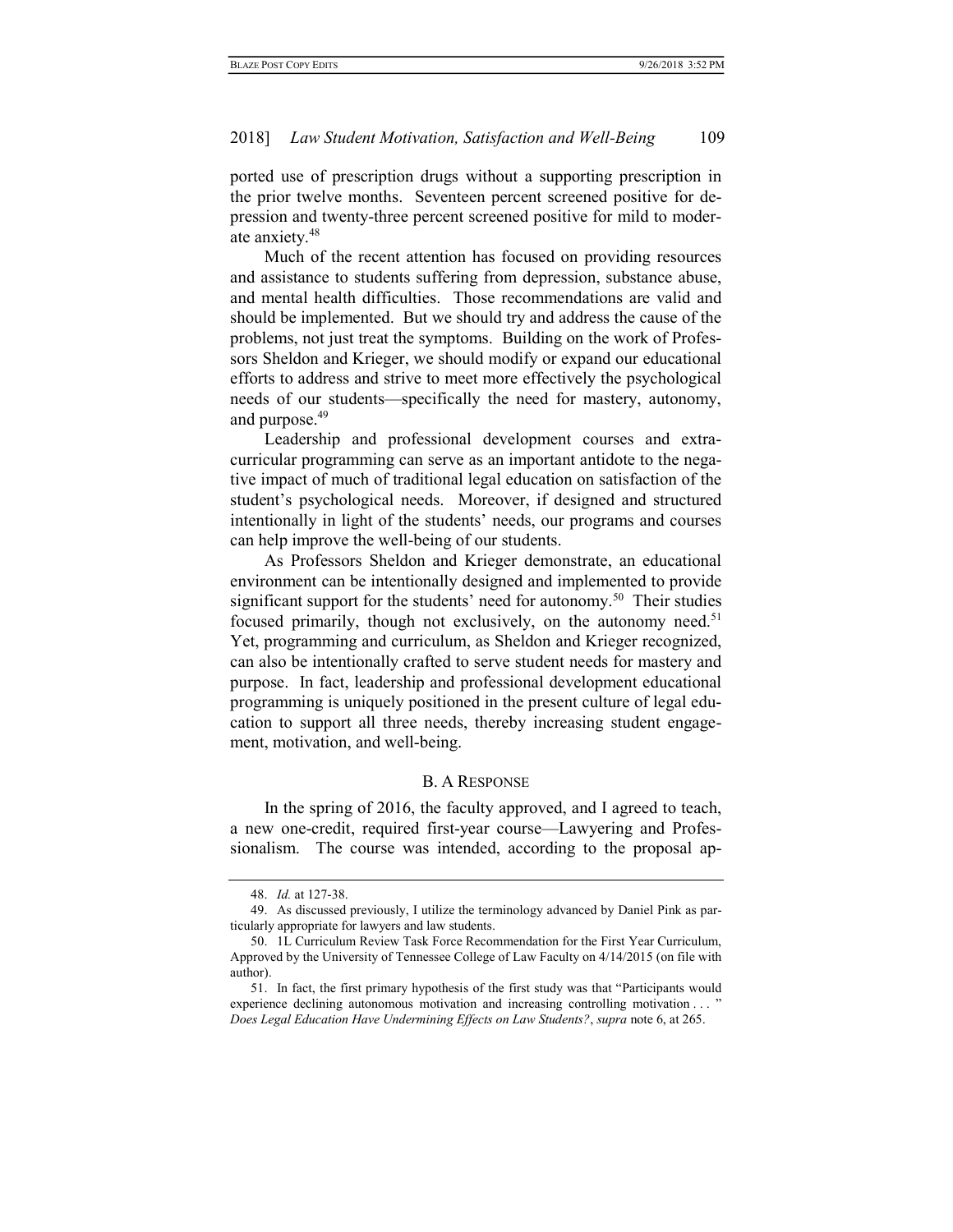proved by the faculty, "to combat problems that many students experience in the first year: they feel confused about the purpose of the doctrine they are learning, they forget why they came to law school, their focus narrows, and they do not give sufficient thought to the kind of lawyers they want to become."<sup>52</sup> As to how I was supposed to advance that purpose, the approved course description was inspirationally vague. I was to "provide basic training in essential lawyering skills, introduce the values of the legal profession, and offer resources for early career planning."<sup>53</sup> Oh, and I was to do that for the entire first year class.

#### 1. Formulating Goals and Objectives

In collaboration with a very capable lawyer and colleague, Buck Lewis,<sup>54</sup> we had already added two courses to the upper level curriculum: Lawyers as Leaders in 2012 and Leadership Practicum in 2015.<sup>55</sup> The experience with the evolution of those courses provided a good foundation to plan for the new course. About the same time, I was rereading DRIVE: THE SURPRISING TRUTH ABOUT WHAT MOTIVATES US, <sup>56</sup> by Daniel Pink. Thinking about the book and motivation theory, specifically self-determination theory, led me to do two things. First, I emailed Daniel Pink. I knew that he had attended law school, so I asked if he had any thoughts about how legal education might be modified based on his knowledge of motivation theory.<sup>57</sup> Second, I decided to revisit the work of Professors Sheldon and Krieger on law student well-being and delve deeper into self-determination theory.

Daniel Pink responded to my email with a number of very thoughtful, well-reasoned ideas. He suggested using the concepts of relevance and purpose to connect students more directly with the value, both short-term and long-term, of what they were learning.<sup>58</sup> For ex-

 <sup>52.</sup> See First-Year Courses, https://law.utk.edu/academics/first-year-curriculum/ (lasted visited Apr. 26, 2018).

 <sup>53.</sup> Id.

 <sup>54.</sup> George T. "Buck" Lewis is a senior partner with the Baker Donelson law firm, is a proud alumnus of the University of Tennessee College of Law, and serves as the Larry Wilks Distinguished Practitioner in Residence at the College of Law.

 <sup>55.</sup> Course descriptions and syllabi of those course are available at https://law.utk.edu/centers/leadership/curriculum/ (last visited Apr. 26, 2018).

 <sup>56.</sup> PINK, supra note 18.

 <sup>57.</sup> Specifically, I asked: "Have you ever given any thought, based on your work on motivation, about how law schools might be changed to produce more productive, fulfilled (dare I say happy) people?"

 <sup>58.</sup> Email from Daniel Pink to author (Jan. 17, 2016, 10:31 EST) (on file with the author). For example, Daniel Pink suggested having students from the outset negotiate, draft contracts, interview, and engage in other skill-based exercises to see how the law they learn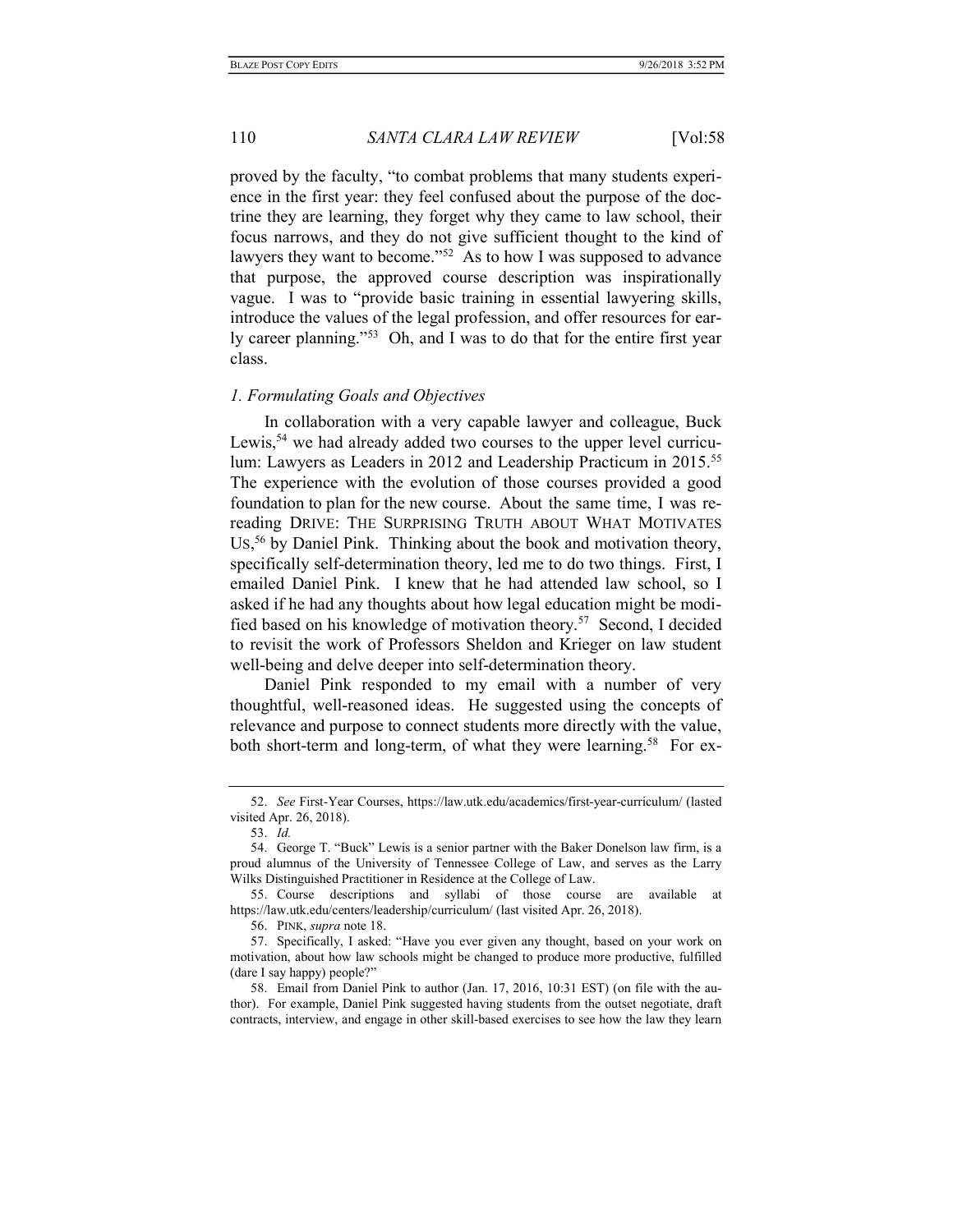ample, Daniel Pink suggested having students from the outset negotiate, draft contracts, interview, and engage in other skill-based exercises to see how the law they learn is applied in practice. Making the relevance more obvious helps promote the need for mastery or competence. Pink also suggested promoting autonomy by giving students some choice over experiential project work. Finally, and wisely, he suggested several strategies to diminish the importance and focus on grades.<sup>59</sup>

After reflecting on my email exchange, my examination of selfdetermination theory, and my review of the important work of Professors Sheldon and Krieger, I developed four principles to guide the design of the Lawyering and Professionalism course.<sup>60</sup>

1. Promote maintenance (or restoration) of the students' sense of purpose;

2. Support the students' sense of autonomy and control;

3. Reinforce the relevance of what is being taught and learn to promote the need for mastery; and

4. Directly address the students' well-being challenges.

Formulating these broad principles proved relatively easy. Figuring out how to implement them proved more difficult and remains very much a work in progress.

## 2. Implementation

At the outset, I needed to recast the course purpose to be more consistent with the guiding principles. The purpose, included in the curriculum, became "to help each student begin to chart a professional path that will ultimately lead to a fulfilling, satisfying career."61 Second, I developed five specific course objectives: 1) to expose students to the myriad of professional opportunities open to law graduates; 2) to help students begin to understand what it means to be a lawyer; 3) to help each student decide the kind of lawyer they aspire to be; 4) to help

is applied in practice. Making the relevance more obvious helps promote the need for mastery or competence. In addition, promoting a student's sense of larger purpose—the why they came to law school issue—helps promote purpose and autonomy. Dan also suggested promoting autonomy by giving students some choice over experiential project work. Finally, and wisely, he suggested several strategies to diminish the importance and focus on grades. Id.

 <sup>59.</sup> Id.

 <sup>60.</sup> I also reworked components of our three upper-level leadership and professional development courses based on the principles.

 <sup>61.</sup> The 2017 syllabus is available at https://law.utk.edu/centers/leadership/curriculum/ (lasted visited Apr. 26, 2018).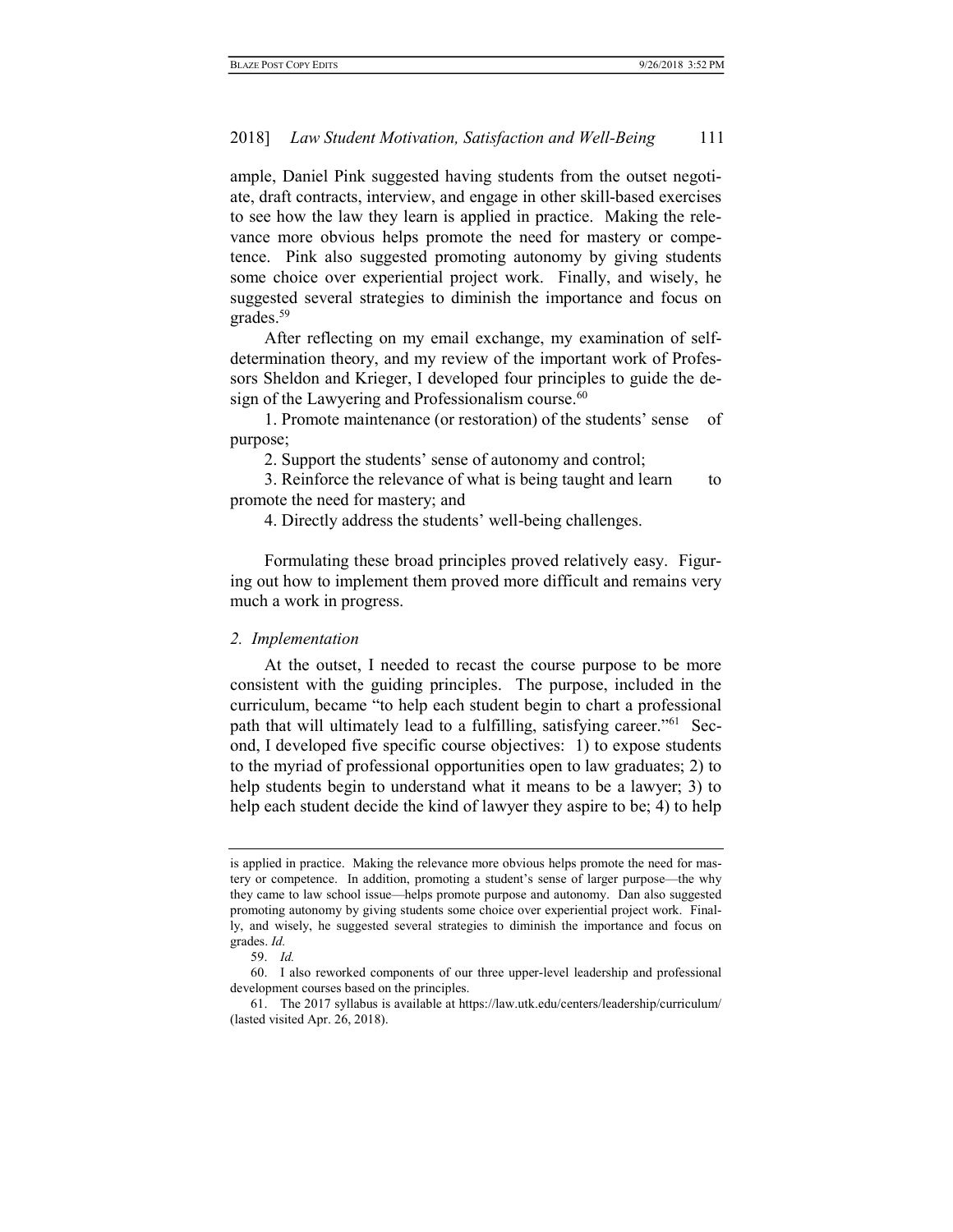each student develop a professional development plan to help chart a course toward becoming that lawyer; and, 5) to expose students to important values and skills to help them develop professionally and personally into successful, fulfilled professionals.<sup>62</sup>

Based on experience from the upper-level leadership curriculum, <sup>63</sup> I identified six course themes or topics that I believed would best achieve the five course objectives and promote the students need for mastery, autonomy, and purpose: 1) leadership development, 2) professional planning and development, 3) mentoring, 4) future of the legal profession, 5) pro bono and public service, and 6) wellness. The six themes obviously overlapped. Several deserved specific, focused attention and time, e.g., leadership development, professional planning, and future of the legal profession. Others, I thought, could be effectively integrated with other topics and reinforced throughout the course, e.g., mentoring and wellness.

#### a. First Class: Setting the Foundation

My first challenge, regardless the course design, was to make sure that the first class was engaging, entertaining, and fun. Scheduled for the last day of orientation week, I knew the students would be excited and receptive, but tired.

I had also been asked to try and promote a sense of openness and inclusion among the roughly 120 students. The request presented an opportunity to help promote a sense of relatedness among the students. So, I started by having everyone get up and find a seat next to someone they had not yet met. I then asked each pair of students to interview each other and to learn answers to six questions relating to their background, career aspirations, and their feelings of excitement and fear about law school. We all then engaged in a lively, and often humorous, discussion about what they had learned about their classmates. In the process, the diversity and commonalities of the class were highlighted for everyone.<sup>64</sup>

I also wanted, from the outset, to help students maintain their sense of purpose. So, the second part of the class focused on the students' "why" for law school. After discussing the wide variety of reasons the members of the class had for coming to law school, we talked

 <sup>62.</sup> Id.

 <sup>63.</sup> Syllabi for the three upper-level courses are also available at https://law.utk.edu/centers/leadership/curriculum/ (lasted visited Apr. 26, 2018).

 <sup>64.</sup> In reflection papers and in a post-course survey, a significant number of students stated appreciation for the opportunity to get to know students outside of their assigned section. See infra notes 88-93 and accompanying text.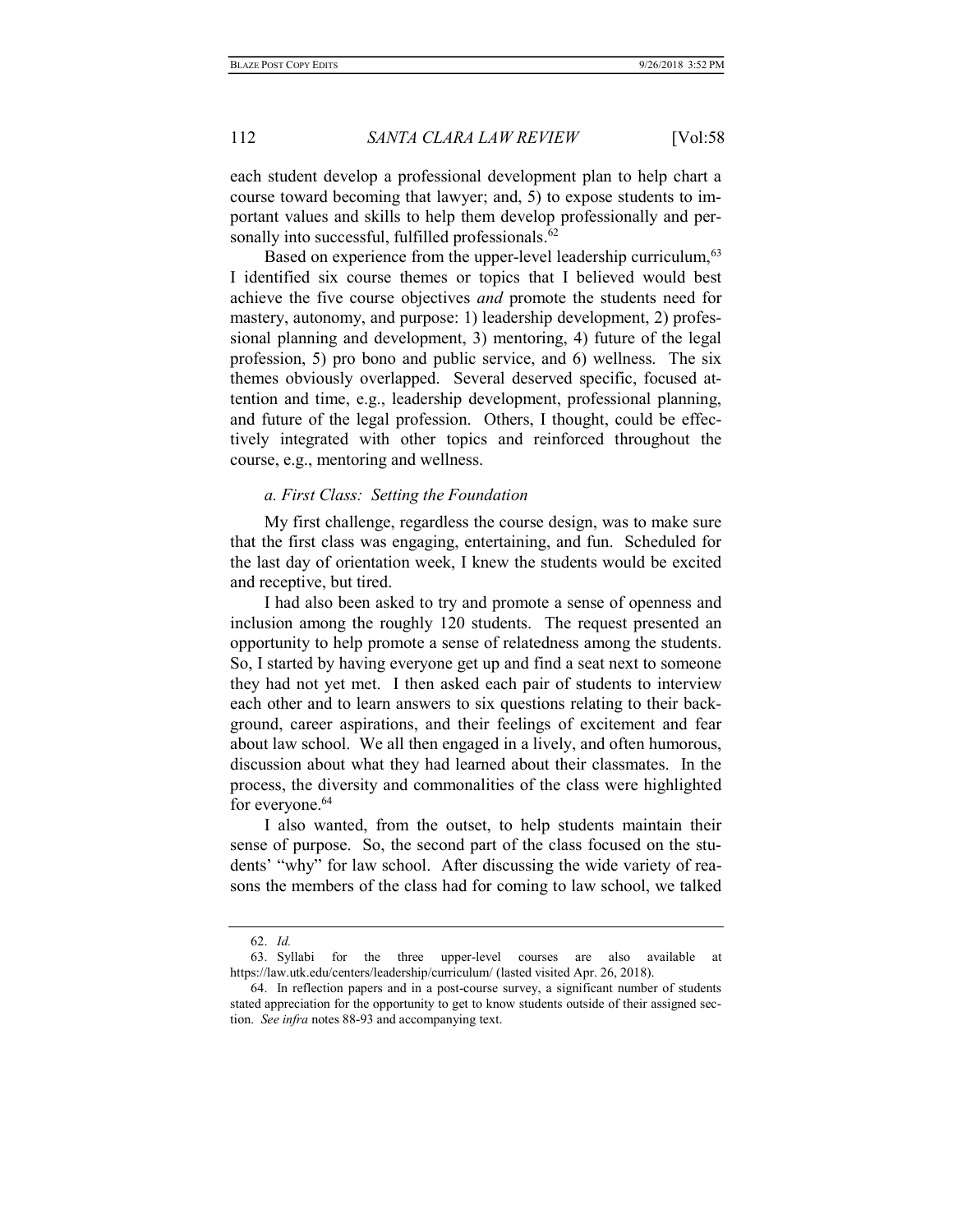about the importance of maintaining that sense of purpose as the semester progressed. I reinforced the point by showing a part of Daniel Pink's TED Talk about motivation.<sup>65</sup> I concluded by describing the pervasively narrowing influence of the first semester and encouraged each student to re-read their admissions statement frequently.

The class then turned to a discussion of how to succeed in law school. I turned the class over to two exceptional teaching assistants<sup>66</sup> to share their thoughts on surviving and thriving in law school. Each talked about their experiences and answered questions. The topic of grades was not a focus and was only mentioned in passing. Instead, without prompting, both students emphasized balance, the importance of friendships, and the value of classmate support. Over lunch,  $67$  three accomplished alumni discussed their unique career paths<sup>68</sup> and shared insights on law school and the profession. All three, again without prompting, implored the students to work hard but not to place too much emphasis on grades.

The class, according to a survey administered by a student teaching assistant, was well-received.<sup>69</sup> Student reflection papers submitted after the class suggest that the class reinforced three themes: 1) the importance of maintaining your "why" or sense of purpose; 2) how much the students had in common; and, 3) the need to combat the narrowing influence of law school, particularly through undue emphasis on grades.

The class was reasonably effective, at least for the first week, in supporting the students' need for purpose and relatedness. The class also provided a solid foundation for the rest of the course.

#### b. Leadership Development

Lawyers are constantly called upon to serve as leaders in a variety of settings.<sup>70</sup> Even law students experience the expectation from their non-lawyer friends and colleagues that their nascent legal training means they are ready to step in as effective leaders. But lawyers gen-

 <sup>65.</sup> Dan Pink, The Puzzle of Motivation, TEDGLOBAL (Jul. 2009), https://www.ted.com/talks/dan\_pink\_on\_motivation (last visited Apr. 26, 2018).

 <sup>66.</sup> Sloane Davis and Charlotte Houser.

 <sup>67.</sup> The class was designed to run forty-five minutes long, so providing food was essential.

 <sup>68.</sup> The speakers included a sports agent, federal prosecutor, and large law firm partner. The career services staff jokingly has asked me to change the speakers for that class. Apparently, a very significant number of students decided to pursue the sports agent career path due to the class.

 <sup>69.</sup> See infra notes 88-93 and accompanying text.

 <sup>70.</sup> DEBORAH L. RHODE, LAWYERS AS LEADERS (Oxford University Press 2013).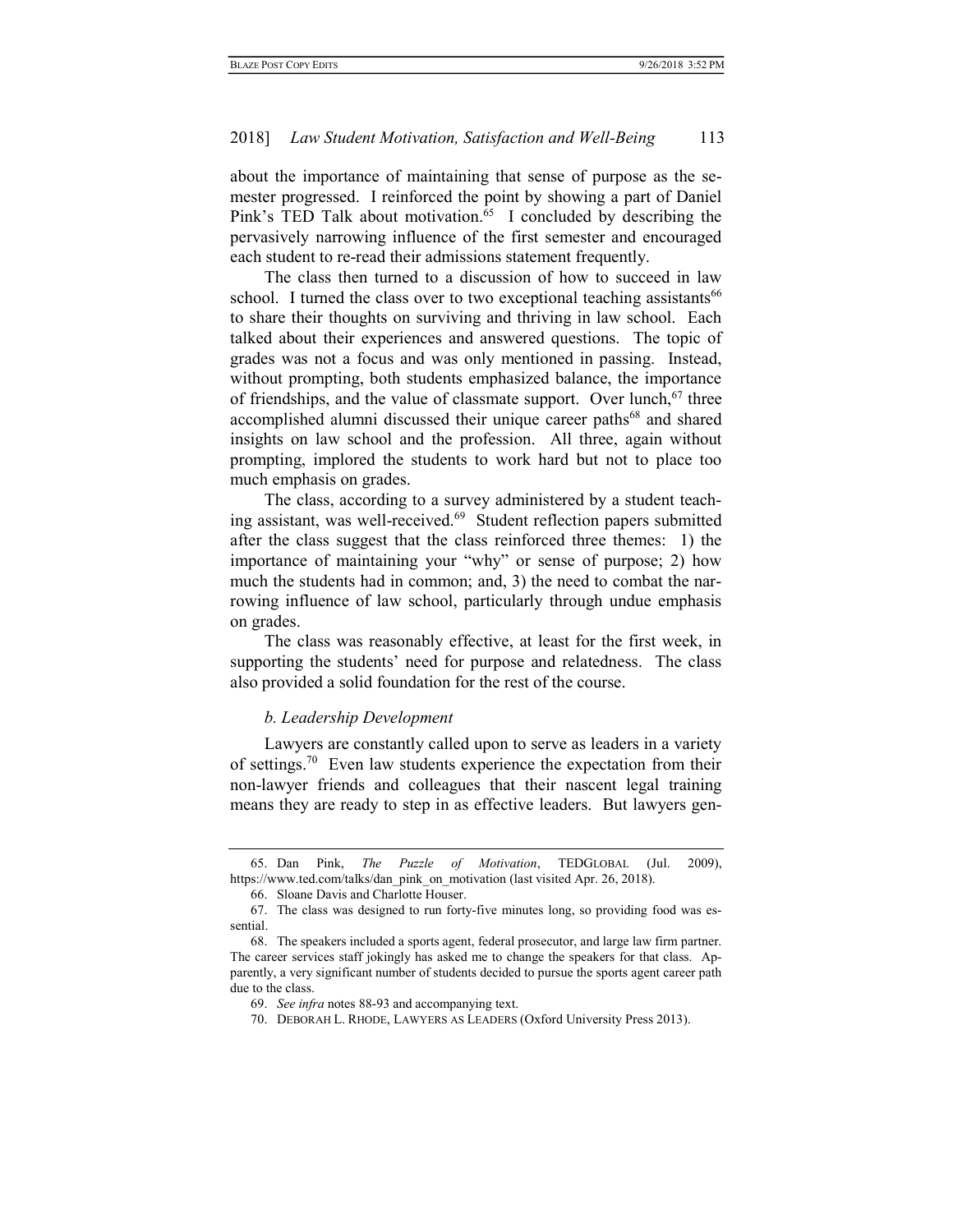erally receive little or no training in leadership development. Law schools are only beginning to recognize the value of leadership development, and only a few schools have begun to meaningfully address the need for leadership training.<sup>71</sup>

Not only should law schools embrace the need for leadership training for their students, but also recognize that such a curriculum is uniquely able to promote law students' need for a sense of autonomy and purpose. Effective leadership training is necessarily individually focused.<sup>72</sup> In the University of Tennessee College of Law leadership curriculum, we break it down into three steps. First, we identify and examine the attributes of effective leaders. Second, we attempt to identify the skills needed to exhibit those attributes. For example, we discuss self-awareness, empathy, communication, listening, and a number of others. Third, the students participate in exercises designed to develop those skills.

While we discuss attributes and skills in a broad context, we emphasize that the most effective leaders utilize their own unique strengths and skills. In the first-year Lawyering and Professionalism class, because it is only a one-credit course, we focus in on one or two skills. For example, we focus on self-awareness as one of the most critical skills for effective leaders. As an exercise, students all complete both a Myers-Briggs personality type assessment<sup>73</sup> and an inventory of character strengths.<sup>74</sup> The class then engages in a discussion of how each student can use the assessment information to become more effective in personal interactions, communications, self-reflection, and leadership.

The individualized assessments and subsequent discussion are designed to develop leadership *and* support the students' need for autonomy. Because we also discuss the value and relevance of leadership during and after law school, a sense of purpose, both long- and shortterm, is promoted. Finally, the use of exercises helps connect students more directly to the learning process, thereby serving the need for competence or mastery.

<sup>71.</sup> George T. Lewis & Douglas A. Blaze, Training Leaders the Best Way We Can, 83 TENN. L. REV. 771, 773-76 (2016).

 <sup>72.</sup> Id. at 784.

<sup>73.</sup> See Free Personality Test, 16PERSONALITIES,

https://www.16personalities.com/free-personality-test (last visited April 26, 2018).

<sup>74</sup>. See VIA INSTITUTE ON CHARACTER, https://www.viacharacter.org/www/ (last visited April 26, 2018).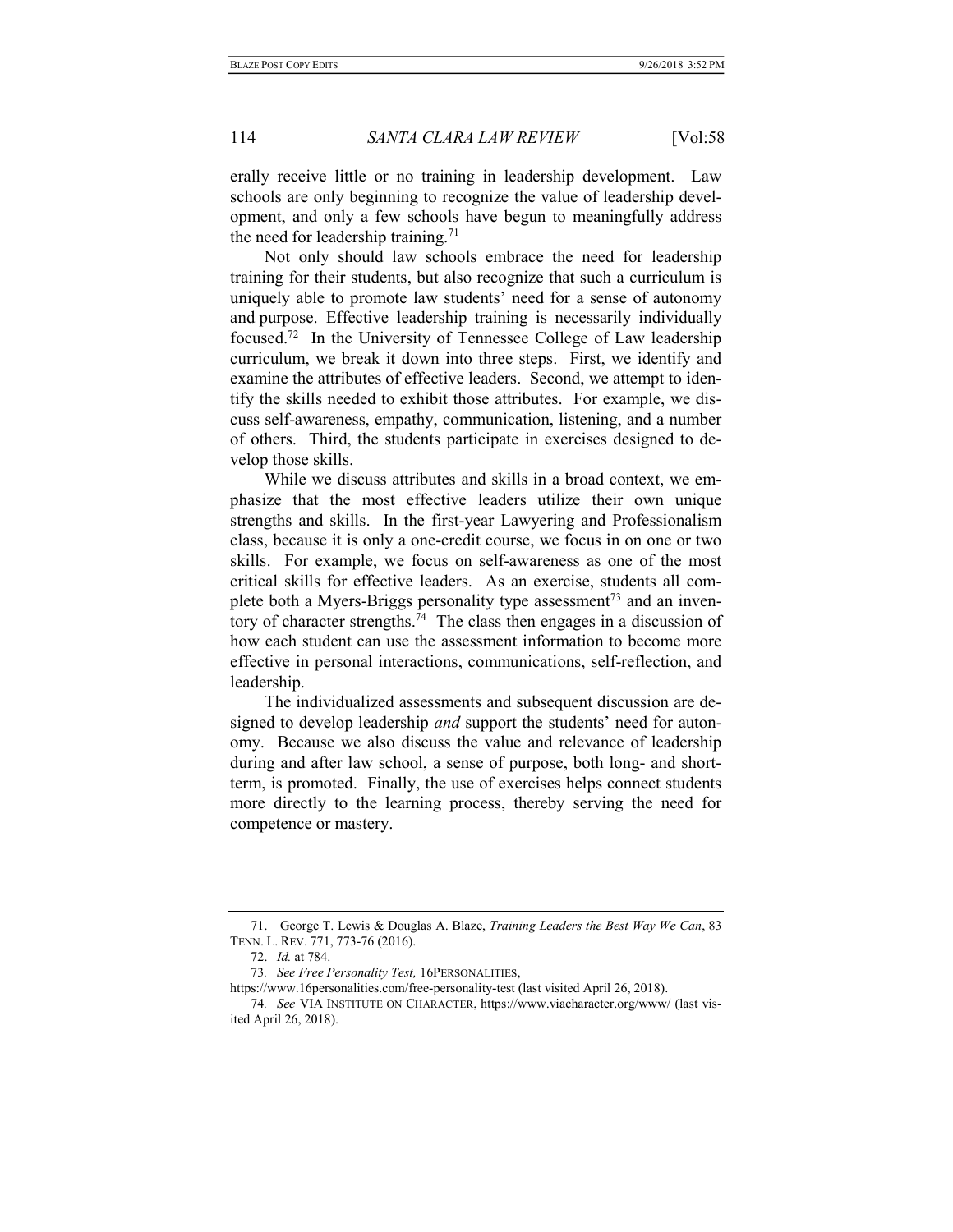#### c. Professional Planning

To expose students to a wide range of career possibilities, the first five classes all include guest speakers, usually at the end of the class. All of the speakers, roughly fourteen to sixteen in all, come from a wide range of jobs. The group has included a business owner, sports agent, general counsel, large firm partner, small firm managing partner, trial judge, supreme court justice, public defender, prosecutor, retired corporate president, legal outsourcing professional, professional coach, and member of an online-focused trademark firm. Students also hear from other lawyers through extracurricular programming sponsored by the Institute for Professional Leadership.

With that exposure as a foundation, the next to last class is devoted to professional planning. After talking about the need to be intentional and plan with regard to a career, the class spends time talking about how to plan. The discussion is bifurcated into 1) planning to help decide what career path to follow, and 2) planning to pursue effectively a chosen career path. The class includes coverage of networking, credentialing, curricular planning, professional development, and personal development.

After the class, each student prepares and submits an Individual Development Planning Tool.<sup>75</sup> The planning tool has four sections: 1) values and passions; 2) skills and agility; 3) opportunities and environment, and 4) an action plan. The goal for students, long-term, is to find the "sweet spot", or overlap area between their values, skills, and opportunities.76 The "Values and Passions" section asks students to reflect and to answer several questions such as what they value most in life, what work experiences have been most fulfilling, what they want more of in their lives, and what they want less of in their lives. The "Skills and Agility" section requires students to identify their strengths, weaknesses, and attributes that have contributed to successes they have experienced, weaknesses that have hindered success, and their key skills. The third section, labeled "Opportunities and Environment," has two parts. The first part encourages the students to think and write about the practice area of interest and the skills required to succeed in that practice setting. The second part asks the students to think and reflect in the same way on non-practice options of interest. Finally, the fourth section of the tool, the "Action Plan," instructs students to identify concrete steps they will take toward the objectives identified in the

 <sup>75.</sup> The Individual Development Tool is on file with, and available from, the author.

 <sup>76.</sup> The tool is structured and based, in part, on a presentation by Louis Bilionis, Professor and Dean Emeritus at the University of Cincinnati College of Law.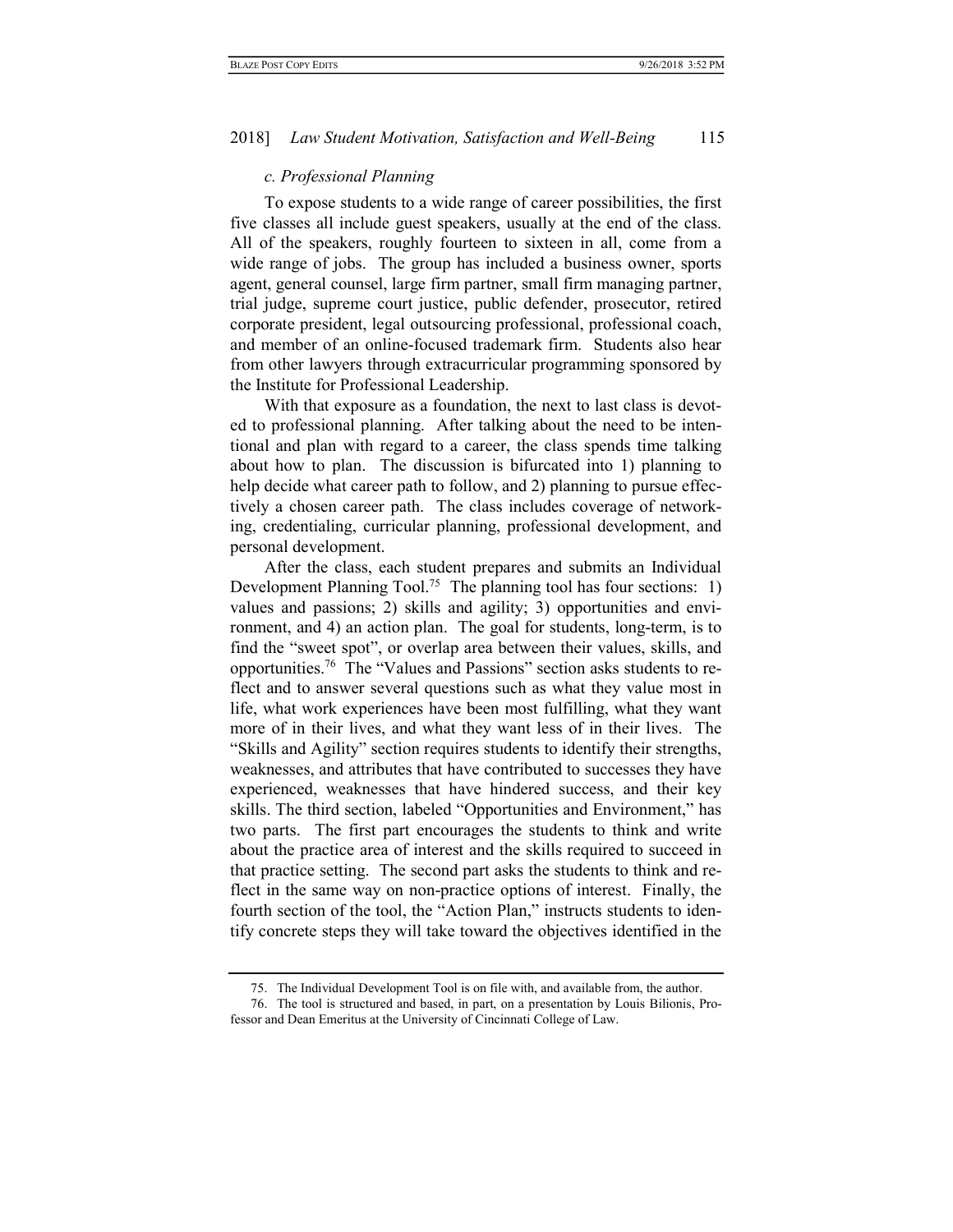previous sections in terms of career development, professional development, and personal development.<sup>77</sup>

I review each of the individual planning tools by the end of the semester<sup>78</sup> and provide brief comments, suggestions, or potential networking contacts to each of the students. I also forward each student's plan to our career center. The career center staff meet individually with each student during the second half of the fall semester. The sessions are designed to get to know the students, to help the students identify possible career options, and to outline the next steps to take to secure employment. The development planning tools provide critical information to the staff and ensure that the students are fully prepared for the meetings.<sup>79</sup>

Professional planning helps meet the students need for both autonomy and purpose in several ways. First, the entire process focuses on the individual student and their values, interests, and aspirations. The process emphasizes the importance of a self-determined direction, rather than a reactive response to external factors. Second, the planning process helps students focus on their long-term purpose or, at least, encourages them to identify and to follow steps to help determine that purpose. Third, the process also helps emphasize the day-to-day relevance of much of what they are learning in other courses. The action plan encourages students to identify classes, subject areas, and experiential opportunities that will help them achieve their professional objectives. Finally, the entire process is internally, not externally, focused.

#### d. Future of the Legal Profession

The legal profession is undergoing significant and ongoing change due to a variety of economic factors including technology, globalization, and competition from non-lawyers. $80$  I believe that legal educators have a responsibility to fully inform our students about that future and the forces driving the changes. Without that knowledge, students cannot meaningfully plan their professional futures. Educating stu-

 <sup>77.</sup> The tool asks students to identify concrete steps they will take both short-term (one year) and longer-term (three years).

 <sup>78.</sup> The course ends in mid-October, so I have two months to complete the review.

 <sup>79.</sup> Students that take our upper-level Lawyers as Leaders course build on these early efforts. In Lawyers as Leaders, participating students draft a much more detailed professional development plan.

<sup>80.</sup> See generally BENJAMIN H. BARTON, GLASS HALF FULL: THE DECLINE AND REBIRTH OF THE LEGAL PROFESSION (Oxford University Press 2015) [hereinafter GLASS HALF FULL]; RICHARD SUSSKIND, TOMORROW'S LAWYERS: AN INTRODUCTION TO YOUR FUTURE (Oxford University Press 2013).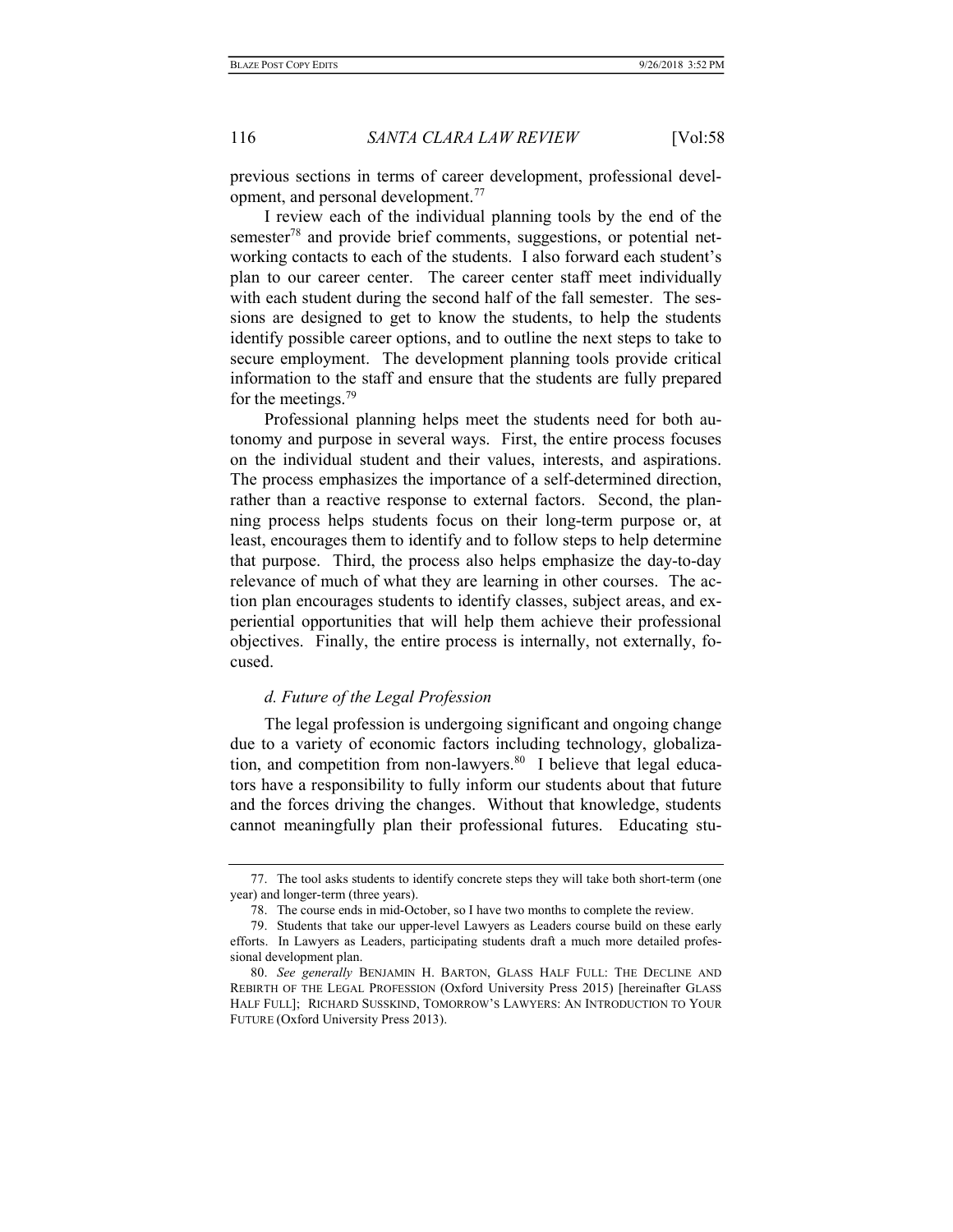dents about the issues and challenges can help reinforce a sense of autonomy or control over their professional futures and assist in maintaining their sense of purpose.

To that end, the Lawyering and Professionalism course includes a session on the future of the legal profession a week before the class on professional planning. Fortunately, I have a good friend and colleague, Ben Barton, who is an expert on the topic and an exceptional teacher. The reality that Professor Barton presents is admittedly negative, e.g., tight job market, stagnant income for solo and small firm practitioners, competition from non-lawyers, etc. $81$  But, more important, he also identifies for the students the considerable opportunities presented by the dynamic change. For example, he examines with the students the success of lawyers that are beginning to leverage technology to expand parts of the legal market and to increase efficiency. Professor Barton also explains his view of the skills needed to take advantage of those opportunities, and how those skills are unique to the present generation of law students. Based on the course survey and student reflection papers, the vast majority of the students appreciate and understand the importance of the class topic.

#### e. Mentoring

Mentors are essential to facilitate truly effective professional development.<sup>82</sup> That point is reinforced throughout the Lawyering and Professionalism course in reading materials, discussions of leadership development, and by almost every guest speaker. In the leadership context, we present mentoring as a critical component of enhancing self-awareness, an essential leadership skill. I emphasize the need for multiple mentors, or as one speaker says, a personal board of directors that changes over time. Finally, the Director of Career Services solicits student participation in the college's formal alumni mentorship program.<sup>83</sup>

Mentoring can help students more directly connect, early in their law school experience, to their future profession. That connection can help support a sense of purpose. Mentoring can also help combat the narrowing of perspective so common to law students. As a result, student well-being can be enhanced. In fact, my colleague, Brad Mor-

 <sup>81.</sup> See GLASS HALF FULL, supra note 80, at 33-129.

 <sup>82.</sup> See generally R. Brad Morgan, Lessons for the Journey: Profession and Participants Benefit from Mentoring, 51 TENN. B. J. 14 (Feb. 2015).

 <sup>83.</sup> See Mentoring Program, U. OF TENN. KNOXVILLE,

https://law.utk.edu/centers/mentoring/ (last visited Apr. 26, 2018).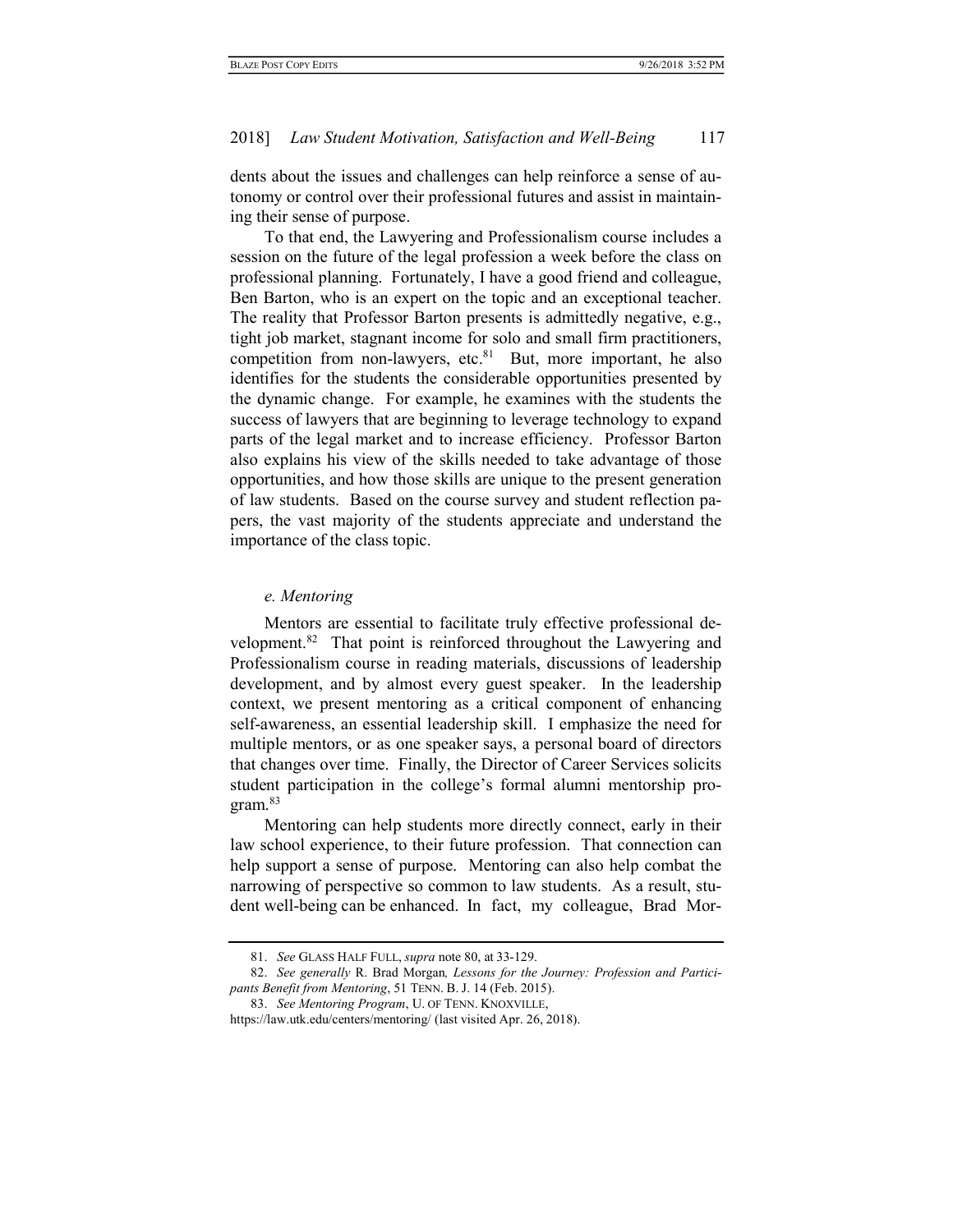gan,84 administered the survey instrument developed and used by Professors Sheldon and Krieger to a cohort of law students at our law school.<sup>85</sup> He added one question: "Please check this box if you participated in the mentoring program this year." The study concluded that "the mentoring program overwhelmingly impacted the students' views, attitudes, and goals in a positive fashion."<sup>86</sup>

#### f. Pro Bono and Public Service

Encouraging student participation in pro bono and other public service activities during law school has the potential to significantly contribute to the students' well-being. First, there is the potential for an immediate, direct emotional benefit. Empirical research has established that the most effective way to increase positive emotion, and thus a sense of well-being, is to help others. $87$  Second, engaging in pro bono activities can help students maintain a larger sense of purpose. A significant number of law students enter law school with a desire to help others or improve their community in some way. Serving those in need helps offset the previously discussed narrowing influence of law school.

I do not, however, include a specific discussion of pro bono work or access to justice more generally in the first-year course.<sup>88</sup> Pro bono opportunities, however, are promoted through the orientation program and extra-curricular information sessions. So I, and many of the guest speakers, reinforce the value of participating in the program.<sup>89</sup> I also make announcements at the start of each class about upcoming pro bono activities.

## g. Wellness

While the course is designed, in part, to help promote well-being, I also consider it important to address the topic intentionally. In doing so, I have two objectives. First, I want to identify resources, and en-

 <sup>84.</sup> Director, Bettye B. Lewis Career Center.

 <sup>85.</sup> Morgan, supra note 82, at 18.

 <sup>86.</sup> Id.

 <sup>87.</sup> E.g., Francesca Borgonovi, Doing Well by Doing Good: The Relationship Between Formal Volunteering and Self-Reported Health and Happiness, 66 SOC. SCI. & MED. 2321 (2008).

 <sup>88.</sup> An entire class is devoted to those topics in our upper-level Lawyers as Leaders class.

<sup>89.</sup> Fortunately, our law school has a very robust pro bono program. See UT Law Class of 2018 Serves More Than 11,000 Pro Bono Hours During their College Careers, U. OF TENN. KNOXVILLE (Apr. 9, 2018), https://law.utk.edu/2018/04/09/ut-law-class-2018-serves-11000-pro-bono-hours-college-careers/ (last visited Apr. 26, 2018).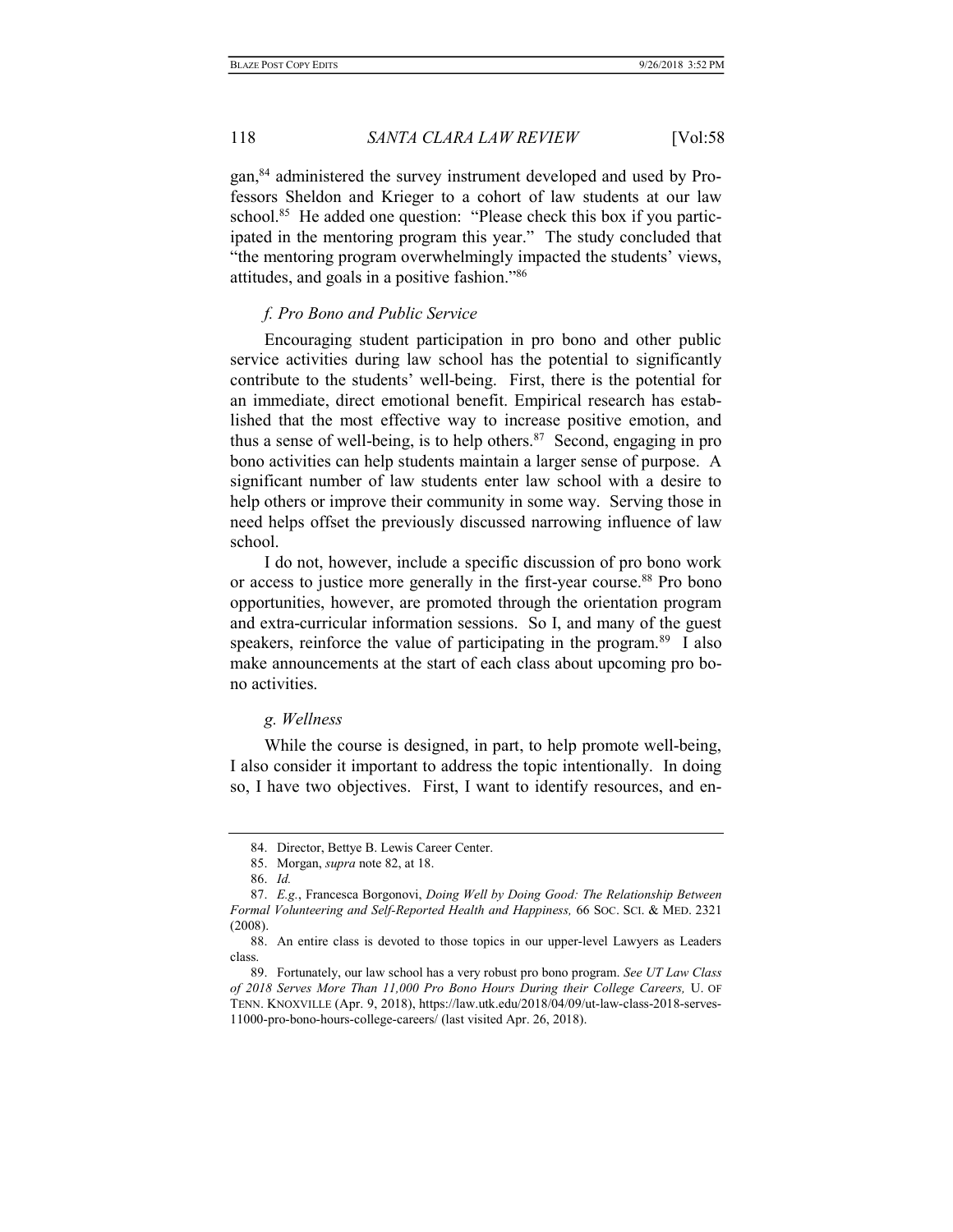courage their use, when students are struggling. The issue of student reluctance to seek help is a significant challenge that I try to address through open discussion.<sup>90</sup>

Second, I attempt to provide tools to students to help directly combat the stress and anxiety that so many of them experience. Specifically, the class exposes students to the basic principles and tools of positive psychology, $91$  following in the footsteps of a number of oth $ers.^{92}$  I am fortunate (again) to have a very talented collaborator, Candice Reed, who is an accomplished lawyer, consultant, and an alumna of the University of Pennsylvania Master's in Applied Positive Psychology program.<sup>93</sup> Candice explains the research behind positive psychology to the class and then, most importantly, provides students with specific, empirically validated strategies they can use to increase their optimism and positivity. The class is exceptionally well-received.

#### h. Assessment

The course, like all other courses taught at Tennessee, is subject to evaluation by the students through an online university-wide process. The questions, however, are very broad and the response rate rather low.<sup>94</sup> As a result, my exceptionally creative teaching assistant, Sloane Davis, constructed and administers a more specific survey instrument at the end of the course.<sup>95</sup> The survey questions are more specifically tailored to the course and the response rate is higher.<sup>96</sup>

The questions, while not directed specifically at wellness or autonomy, purpose, or mastery, do provide some useful information

 <sup>90.</sup> See Suffering in Silence: The Survey of Law Student Well-Being, supra note 47, at 140-45 (data on student reluctance to seek help or assistance). The reality is however, that a truly open discussion is nearly impossible to achieve in a class of 120 or more.

 <sup>91.</sup> See generally Martin E. P. Seligman, FLOURISH: A VISIONARY NEW UNDERSTANDING OF HAPPINESS AND WELL-BEING (2011).

<sup>92.</sup> See, e.g., Peter H. Huang & Corie R. Felder, The Zombie Lawyer Apocalypse, 42 PEPP. L. REV. 727 (2015); Nathalie Martin, Think Like a (Mindful) Lawyer: Incorporating Mindfulness, Professional Identity, and Emotional Intelligence into the First Year Curriculum, 36 U. ARK. LITTLE ROCK L. REV. 413 (2014); Todd D. Peterson & Elizabeth W. Peterson, Stemming the Tide of Law Student Depression: What Law Schools Need to Learn from the Science of Positive Psychology, 9 YALE J. HEALTH POL'Y L. & ETHICS 357 (2009); Deborah L. Rhode, Personal Satisfaction in Professional Practice: Foreword to Symposium on Perspectives on Lawyer Happiness, 58 SYRACUSE L. REV. 217 (2008).

<sup>93.</sup> See Candice Reed Consulting, http://candicereedconsulting.com/Home Page.html (last visited Apr. 26, 2018).

 <sup>94.</sup> For Lawyering and Professionalism, the response rate has ranged from thirty-one percent to forty percent.

 <sup>95.</sup> The class ends mid-term. The university evaluation system is administered at the end of the semester.

 <sup>96.</sup> The response rate was seventy-two percent for fall 2016, and fifty-seven perfect for fall 2017.